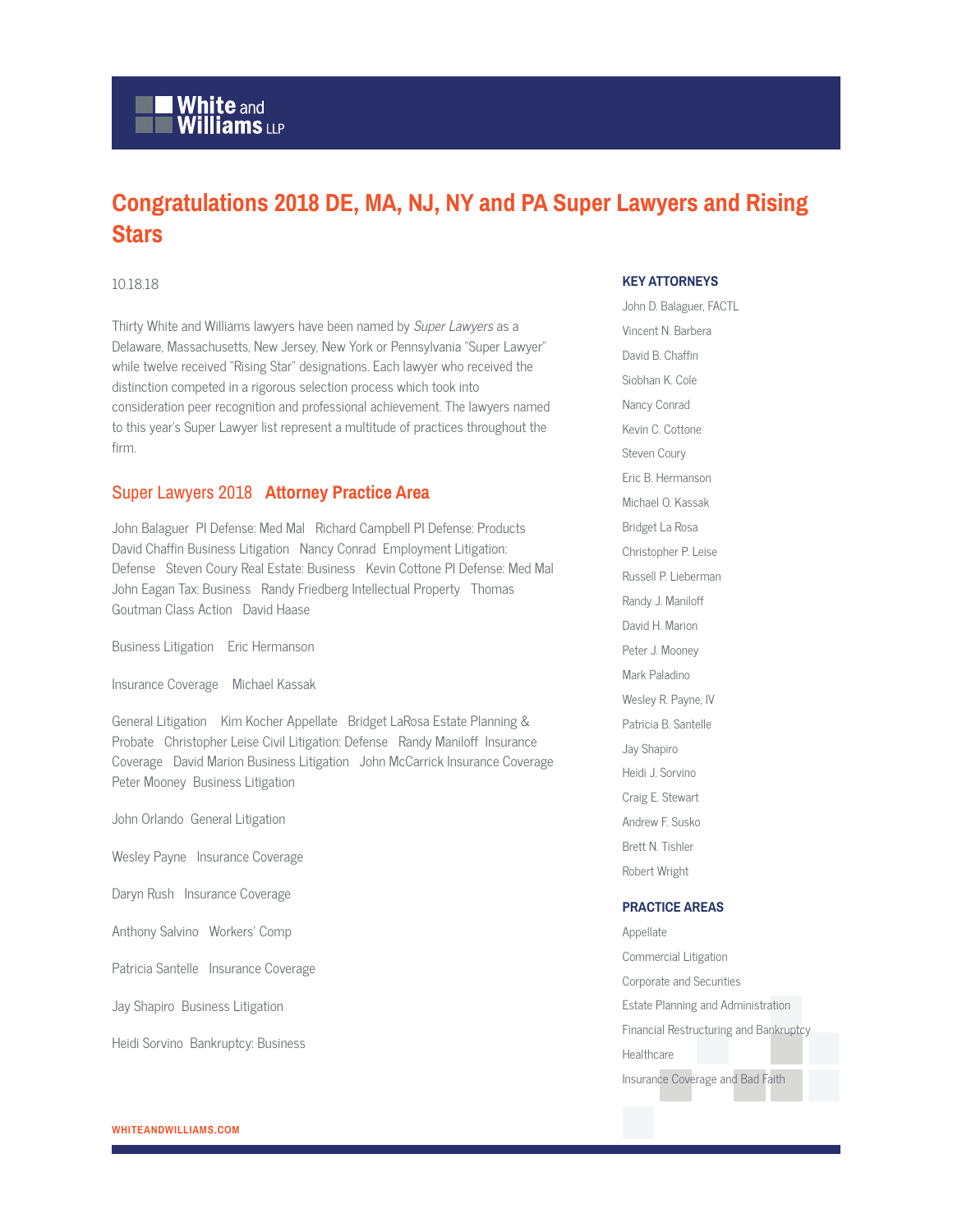# $\blacksquare$  White and<br> $\blacksquare$  Williams  $_{\mathsf{LLP}}$

Craig Stewart Business Litigation Andrew Susko Civil Litigation: Defense Robert Wright Insurance Coverage

### Rising Stars 2018

**Attorney**

**Practice Area**

Brandon Arber

Business Litigation

Vincent Barbera

Business Litigation

Siobhan Cole

Business Litigation

Kevin Koscil

Tax: Business

Russell Lieberman

Civil Litigation: Defense

George Morrison

Employment Litigation: Defense

Devon Morrissey

Real Estate

Mark Paladino

Insurance Coverage

Labor and Employment Product Liability Real Estate Reinsurance Subrogation Trusts and Estates Workers' Compensation